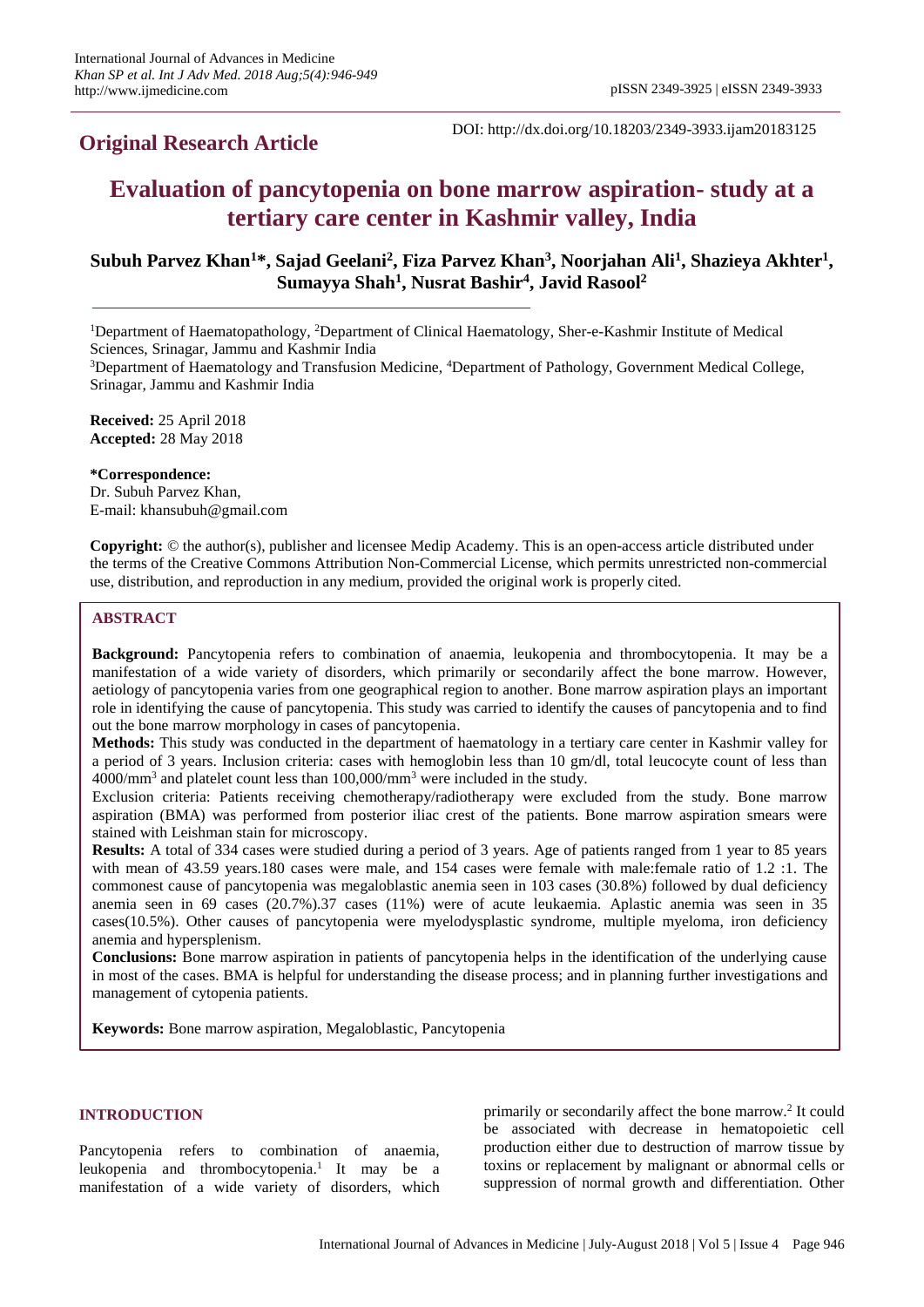mechanism including ineffective haematopoiesis with cell death in the marrow, formation of defective cells which are rapidly removed from circulation, sequestration and/or destruction of cells by the action of antibodies or, trapping of normal cells in a hypertrophied and over-reactive reticuloendothelial system.<sup>3</sup> Marrow cellularity depends on the cause of pancytopenia. Marrow is hypocellular in cases of primary production failure a or hypercellular as in cases of peripheral destruction of haematopoetic elements, ineffective erythropoiesis or infiltrative disorders of bone marrow. However, aetiology of pancytopenia varies from one geographical region to another. Common aetiologias in developing countries like India being megaloblastic anaemia, infection, drugs, hypersplenism and aplastic anaemia. The severity of pancytopenia and the underlying pathology determine the management and prognosis of the patients. <sup>4</sup> This study was carried to identify the causes of pancytopenia and to find out the bone marrow morphology in cases of pancytopenia.

#### **METHODS**

This study was conducted in the department of haematology in a tertiary care center in Kashmir valley for a period of 3 years from January 2015 to December 2017.

#### *Inclusion criteria*

- Cases of pancytopenia with hemoglobin less than 10 gm/dl
- Total leucocyte count of less than 4000/mm<sup>3</sup> and platelet count less than 100,000/mm<sup>3</sup>.

#### *Exclusion criteria*

Patients receiving chemotherapy/radiotherapy were excluded from the study.

Written informed consent of all study subjects was obtained before undergoing the procedure. BMA was done from posterior superior iliac spine in all the patients with salah needle. the aspirate was drawn with a 20-ml plastic syringe. Bone marrow smears were prepared immediately following aspiration. After being air dried these smears where stained with Leishmann stain for morphological examination. Periodic Acid Schiff (PAS) stain, Sudan Black B(SBB) and Myeloperoxidase (MPO) stain was done wherever required. Statistical analysis was done using SPSS 16.0 software.

#### **RESULTS**

A total of 334 cases were studied during a period of 3 years. Age of patients ranged from 1 year to 85 years with mean of 43.59 years.180 cases were male, and 154 cases were female with male:female ratio of 1.2 :1. The commonest cause of pancytopenia was megaloblastic anemia seen in 103 cases (30.8%) followed by dual deficiency anemia seen in 69 cases (20.7%). 37 cases (11%) were of acute leukaemia. Aplastic anemia was seen in 35 cases (10.5%). Other causes of pancytopenia were myelodysplastic syndrome, multiple myeloma, iron deficiency anemia and hypersplenism. Bone marrow aspiration findings are shown in Table 1.

# **Table 1: Bone marrow aspiration findings in cases of pancytopenia.**

| <b>Bone marrow findings</b>           | No. of<br>cases | <b>Percent</b> |
|---------------------------------------|-----------------|----------------|
| Acute leukaemia                       | 37              | 1              |
| Aplastic anemia                       | 35              | 10.5           |
| Dual deficiency anemia                | 69              | 20.7           |
| Gauchers disease                      | 01              | 0.3            |
| Hyperspleenism                        | 06              | 1.8            |
| Iron deficiency anemia                | 07              | 2.1            |
| Leishmaniasis                         | 02              | 0.6            |
| Malaria                               | 01              | 0.3            |
| Myelodysplastic<br>syndrome           | 15              | 4.5            |
| Megaloblastic anemia                  | 103             | 30.8           |
| Multiple myeloma                      | 17              | 5.1            |
| Normoblastic erythroid<br>hyperplasia | 29              | 8.7            |
| Non Hodgkins<br>lymphoma              | 07              | 2.1            |
| Secondaries                           | 05              | 1.5            |

### **DISCUSSION**

In the present study 334 cases were included. Age of the cases ranged from 1 to 85 years with mean of 43.59 years. Male:female ratio was 1.2:1. Khunger et al carried a study on 200 cases in which the age ranged from 2-70 years with male: female ratio of 1.2:1.<sup>5</sup>

In a study by Tilak et al range of age was 5-70 with male female ratio of 1.14:1.<sup>4</sup> Similar findings were seen in some other similar studies.<sup>6</sup>

The incidence of megaloblastic anemia varies from 0.8% to 32.26% of all panctytopenic patients.<sup>3,6-8</sup> In the present study, megaloblastic anemia is the commonest cause of megaloblastic anemia accounting for 30.8%. Megaloblastic anemia was characterized by erythroid hyperplasia with erythroblasts showing seive like chromatin (Figure 1). In a similar study done by Tilak et al megaloblastic anemia was the commonest cause of pancytopenia constituting 68%.<sup>4</sup> Megaloblastic anemia was commonest cause of pancytopenia in a study conducted by Khodke et al accounting for  $44\%$ .<sup>7</sup> In a study by Gayathri et al megaloblastic anemia was seen in 74.04%. <sup>8</sup> Similar results were seen by some other studies of Khunger et al, Manzoor et al, Dahake et al and Rangaswamy et al. $5.9-11$  In the present study, dual deficiency anemia was seen in 20.7%. In a study conducted by Kulkarni et al, dimorphic anaemia was the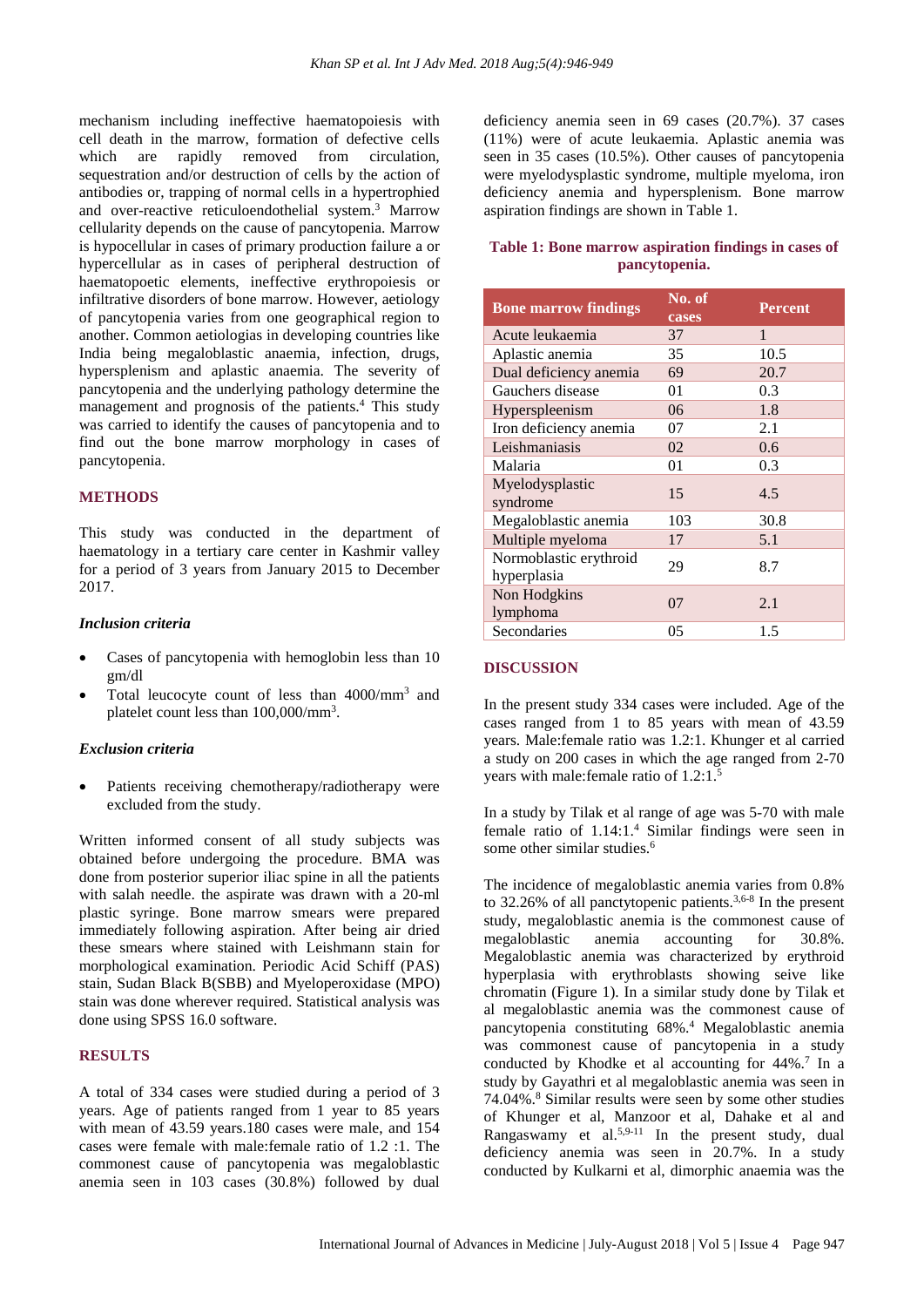commonest cause of pancytopenia seen in 36.23% of cases.<sup>12</sup>



**Figure 1: Photomicrograph of Bone marrow aspiration smear of megaloblastic anemia showing erythroblasts with sieve like chromatin. (Leishman stain, 100X).**



# **Figure 2: Photomicrograph of Bone marrow aspiration smear of acute leukaemia showing blasts with increased N:C ratio, nuclei having fine chromatin with prominent nucleoli (Leishman stain, 100X).**

The incidence of acute leukemia varies between 1.61% - 14.5 % in different Indian studies.13,14 In the present study,11% of cases were of acute leukaemia (Figure 2). In a study conducted by Mir et al acute leukaemia was the second commonest etiology present in 6.78% of total patients.<sup>15</sup> Acute leukemia constituted 8.8% of total cases of pancytopenia in a study conducted by Pathak et al.<sup>16</sup> Acute leukemia constituted third most common cause of pancytopenia in the study of Savage et al and similar finding was seen in study of Varma et al. $17,18$  In the study of Aziz et al acute leukemia constituted almost 10% of cases of pancytopenia and was third most common cause of pancytopenia.<sup>19</sup>

In a study by Kumar et al aplastic anaemia was the commonest cause of pancytopenia seen in (29%) of cases.<sup>20</sup> Similarly in a study conducted by Dasgupta et al aplastic anemia constituted 33.5% of cases.<sup>13</sup> However, in present study, Aplastic anemia was seen in 10.5% of cases. It was characterized by increased fat with diminished haematopoetic elements (Figure 3). Present study results are comparable to studies by Khodke et al, khungar et al and Manzoor et al where aplastic anemia constituted 14% of total cases.5,7,9



# **Figure 3: Photomicrograph of Bone marrow aspiration smear of aplastic anemia showing mainly fat cells with decreased haematopoetic elements (Leishman stain, 100X).**

In this study one case of Gaucher disease was diagnosed. Gaucher disease was seen in 0.7% of cases of patients with pancytopenia in the study of Ikram et al. $^{22}$ 



# **Figure 3: Photomicrograph of Bone marrow aspiration smear of multiple myeloma showing plasma cells with an eccentric nucleus, perinuclear hoff and basophilic cytoplasm (Leishman stain, 100X).**

In present study 8.7% of cases showed normoblastic erythroid hyperplasia. This is very low as compared to study by Pathak et al where they found 20% of BMA showed erythroid hyperplasia.<sup>16</sup> Khodke et al found Normoblastic erythroid hyperplasia with peripheral pancytopenia in 14% of cases. 7

Dasgupta et al, reported an incidence of 2.42% of myelodyspastic syndrome, while present study had 4.5% incidence of myelodysplatic syndrome.<sup>13</sup> Mir et al in their study had mds with an incidence of 3.03%. 15